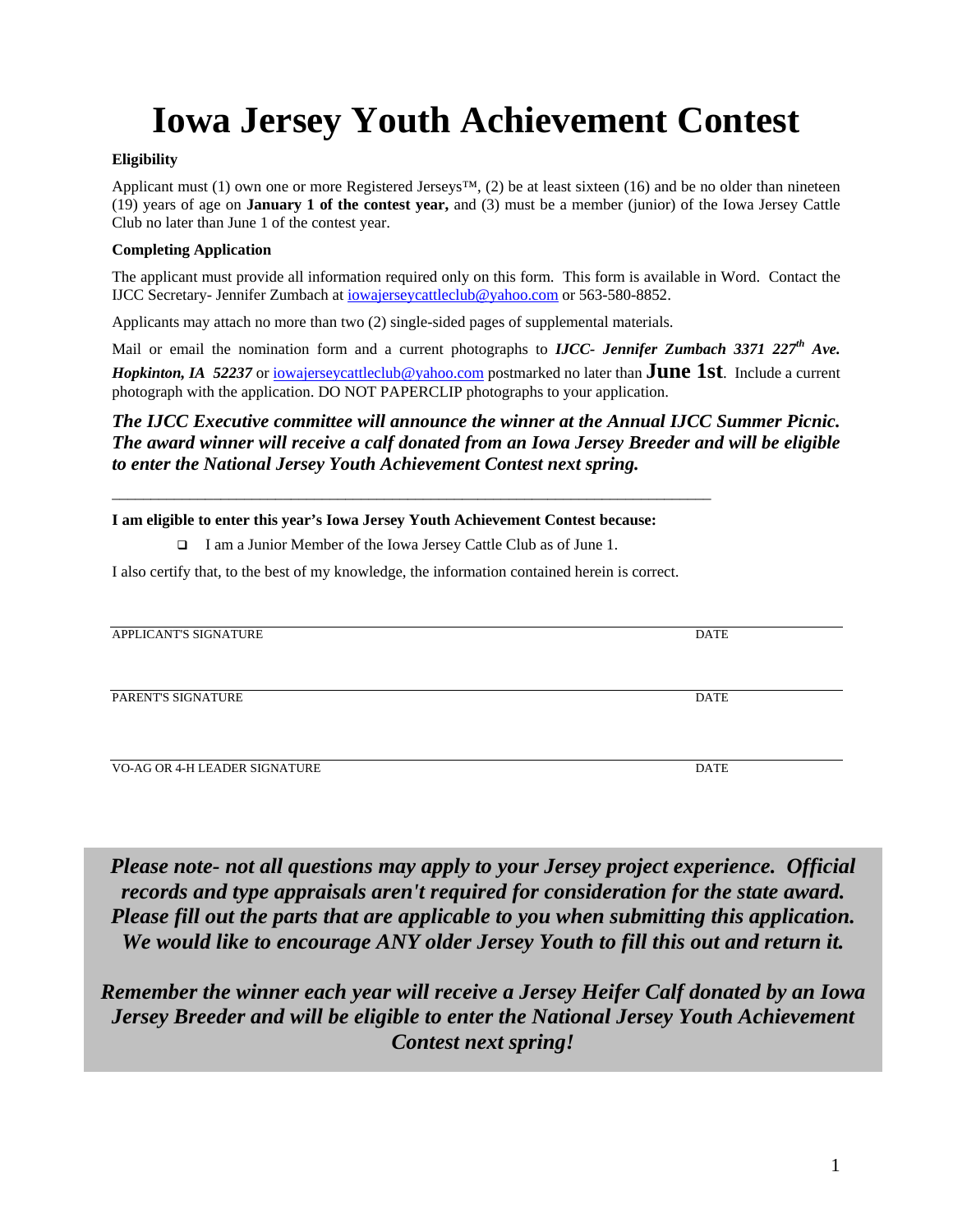# **Iowa Jersey Youth Achievement Contest**

**Deadline for Receipt of Application: June 1st**

| <b>NAME</b>                                                                             | <b>DATE OF BIRTH</b>           | <b>SOCIAL SECURITY NUMBER</b> |            |
|-----------------------------------------------------------------------------------------|--------------------------------|-------------------------------|------------|
|                                                                                         |                                |                               |            |
| <b>HOME FARM NAME</b>                                                                   |                                | YOUR EMAIL ADDRESS            |            |
|                                                                                         |                                |                               |            |
| <b>ADDRESS</b>                                                                          |                                |                               |            |
| <b>CITY</b><br><b>STATE</b>                                                             | ZIP CODE                       | <b>TELEPHONE</b>              |            |
| <b>NAME OF PARENTS OR GUARDIANS</b>                                                     |                                |                               |            |
| NAME AND ADDRESS OF LOCAL PAPER                                                         |                                |                               |            |
| NAME OF SCHOOL YOU ARE ATTENDING (IF NO LONGER IN SCHOOL, PLEASE LIST CURRENT EMPLOYER) |                                |                               |            |
| CURRENT YEAR IN SCHOOL (OR POSITION AT CURRENT JOB)                                     |                                | <b>ACADEMIC MAJOR</b>         | <b>GPA</b> |
|                                                                                         | <b>Jersey Herd Information</b> |                               |            |
| Number of years you have participated in Jersey youth projects:                         |                                |                               |            |
| Number of Registered Jerseys you currently own:                                         | Heifers ______                 | Cows                          |            |
| Number of dairy cattle of other breeds you currently own (indicate breed):              |                                |                               |            |

## **> > > > For all questions below, add lines as required to provide a complete history < < < <**

# *List the average yearly production of your Registered Jerseys with completed records. Start with the most recent year. Add lines as necessary to provide a complete history.*

| Year | Number of<br><b>Records</b> | <b>Type of</b><br><b>Records</b> |      | Average<br><b>Actual Production</b> |         |      | <b>Average 2x</b><br>305-Day M.E. |         |
|------|-----------------------------|----------------------------------|------|-------------------------------------|---------|------|-----------------------------------|---------|
|      |                             |                                  | Milk | Fat                                 | Protein | Milk | Fat                               | Protein |
|      |                             |                                  |      |                                     |         |      |                                   |         |
|      |                             |                                  |      |                                     |         |      |                                   |         |
|      |                             |                                  |      |                                     |         |      |                                   |         |
|      |                             |                                  |      |                                     |         |      |                                   |         |
|      |                             |                                  |      |                                     |         |      |                                   |         |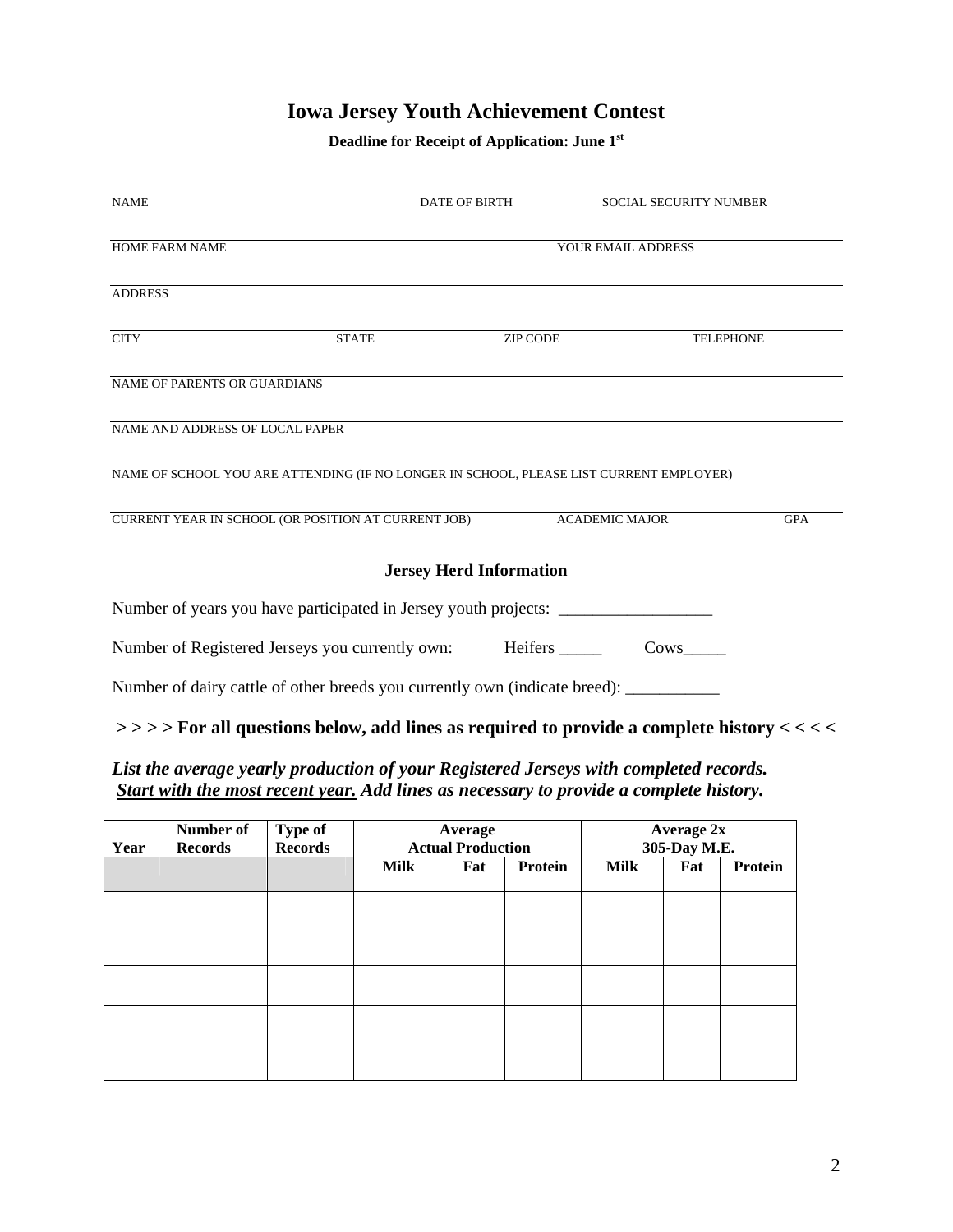# *List production awards you have received at the national, state, and local level.*

| Year | Recognition |
|------|-------------|
|      |             |
|      |             |
|      |             |
|      |             |
|      |             |
|      |             |

# *List the appraisal results for the animals you own. Start with the most recent appraisal.*

| Year | <b>Total Number</b><br><b>Scored</b> |                    | <b>Number of Cows in Each Category</b> |                   |
|------|--------------------------------------|--------------------|----------------------------------------|-------------------|
|      |                                      | Excellent $(90 +)$ | <b>Very Good (80-89)</b>               | Desirable (70-79) |
|      |                                      |                    |                                        |                   |
|      |                                      |                    |                                        |                   |
|      |                                      |                    |                                        |                   |
|      |                                      |                    |                                        |                   |

*List Jersey show winnings at national, regional, state and local shows. Start with most recent year.* 

| Year | <b>Show</b> | <b>Number</b><br><b>Exhibited</b> | <b>Placings</b> |
|------|-------------|-----------------------------------|-----------------|
|      |             |                                   |                 |
|      |             |                                   |                 |
|      |             |                                   |                 |
|      |             |                                   |                 |
|      |             |                                   |                 |
|      |             |                                   |                 |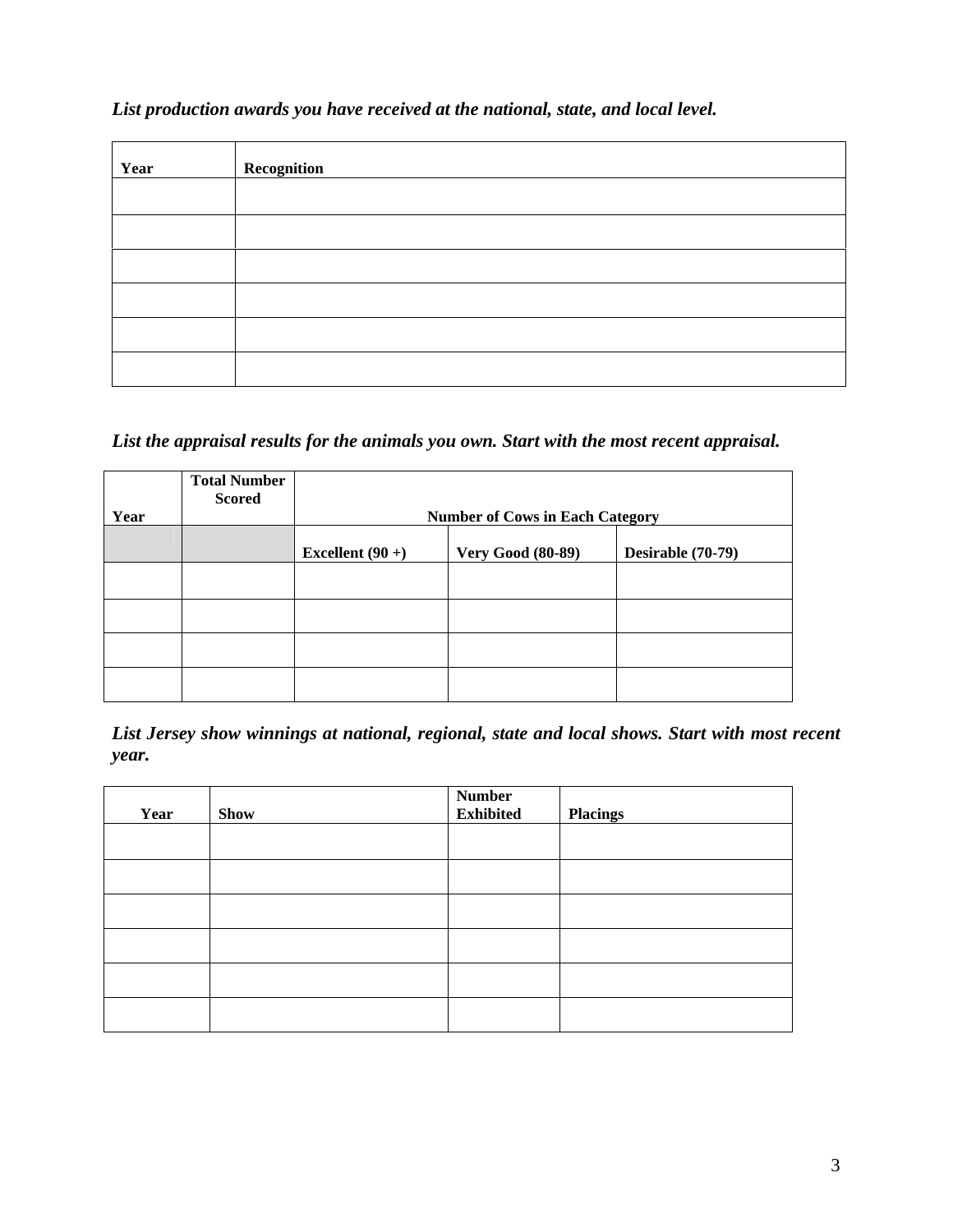# **Participation in Agricultural Organizations**

#### *Jersey:*

|                          |                             |                   |       | Office Held (indicate year) |      |        |       |
|--------------------------|-----------------------------|-------------------|-------|-----------------------------|------|--------|-------|
| Level                    | Name of Group               | Years a<br>member | Pres. | <b>V-Pres</b>               | Sec. | Treas. | Other |
| County                   |                             |                   |       |                             |      |        |       |
| <b>District</b>          |                             |                   |       |                             |      |        |       |
| <b>State</b><br>Jr. Club |                             |                   |       |                             |      |        |       |
| <b>National</b>          |                             |                   |       |                             |      |        |       |
|                          | <b>AJCA Junior Member</b>   |                   |       |                             |      |        |       |
|                          | <b>AJCA Lifetime Member</b> |                   |       |                             |      |        |       |
| Other                    |                             |                   |       |                             |      |        |       |

## **Other Organizations (4-H, FFA, etc.):**

|               | Office Held (indicate year)                                      |  |  |  |  |  |
|---------------|------------------------------------------------------------------|--|--|--|--|--|
| Name of Group | Years<br>Pres.<br>V-Pres.<br>Sec.<br>Other<br>Treas.<br>a member |  |  |  |  |  |
|               |                                                                  |  |  |  |  |  |
|               |                                                                  |  |  |  |  |  |
|               |                                                                  |  |  |  |  |  |

## **Personal Achievements**

*In this section, list your participation and major achievements in (1) showmanship and fitting contests and (2) dairy cattle judging contests.* 

| Year | <b>Activity</b> | <b>Placing</b> |
|------|-----------------|----------------|
|      |                 |                |
|      |                 |                |
|      |                 |                |
|      |                 |                |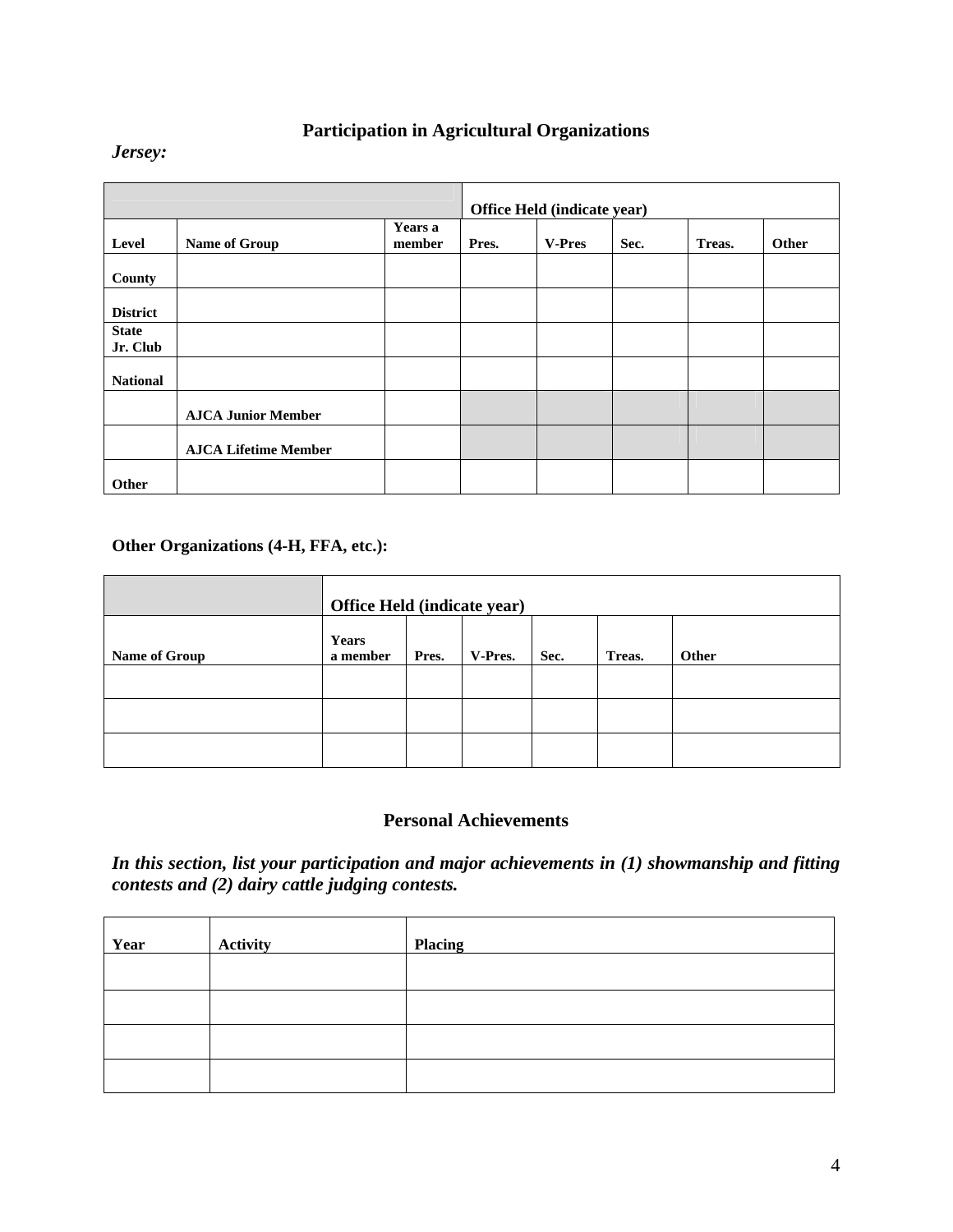*In this section, list your participation and major achievements in demonstrations (dairy and other) and public speaking appearances.* 

| Year | <b>Type of Presentation</b> | <b>Topic</b> | Date of presentation, type and<br>number of people in the audience,<br>and (if applicable) awards received |
|------|-----------------------------|--------------|------------------------------------------------------------------------------------------------------------|
|      |                             |              |                                                                                                            |
|      |                             |              |                                                                                                            |
|      |                             |              |                                                                                                            |
|      |                             |              |                                                                                                            |
|      |                             |              |                                                                                                            |
|      |                             |              |                                                                                                            |
|      |                             |              |                                                                                                            |
|      |                             |              |                                                                                                            |

## **Participation in School, Church, Civic Organizations**

*List membership, activities, and offices held in school, church or civic groups. Include highlights and limit response to the space provided.* 

| Year | Organization | <b>Activity or Office Held</b> |
|------|--------------|--------------------------------|
|      |              |                                |
|      |              |                                |
|      |              |                                |
|      |              |                                |
|      |              |                                |
|      |              |                                |
|      |              |                                |
|      |              |                                |
|      |              |                                |
|      |              |                                |